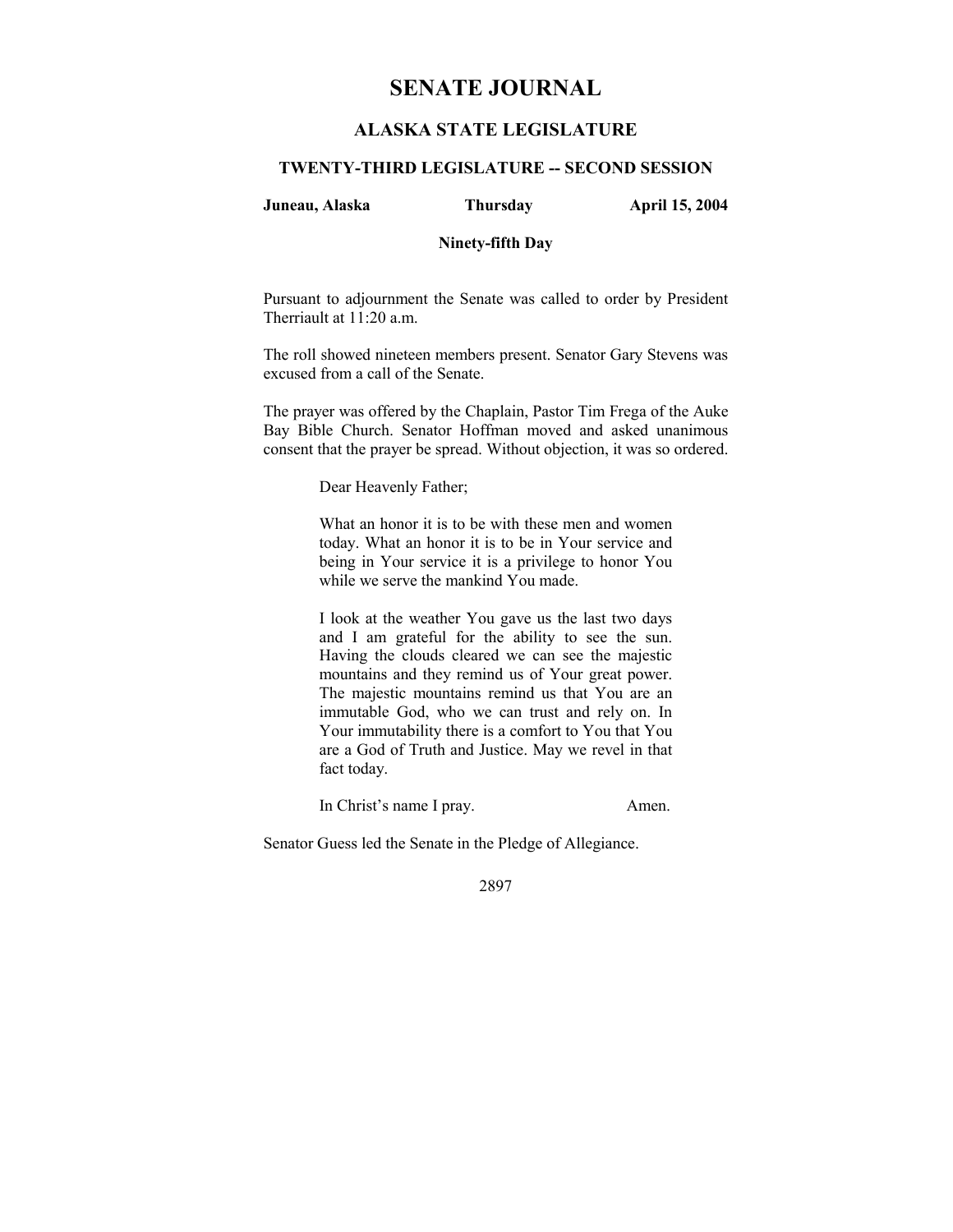# **Certification**

Senator Ben Stevens moved and asked unanimous consent that the journal for the ninety-fourth legislative day be approved as certified by the Secretary. Without objection, it was so ordered.

#### **Messages from the House**

#### **SB 289**

Message dated April 14 was read, stating the House passed and returned:

> SENATE BILL NO. 289 "An Act extending the termination date of the special education service agency; and providing for an effective date."

The bill was referred to the Secretary for enrollment.

Message dated April 14 was read, stating the House passed and transmitted for consideration:

### **First Reading and Reference of House Bills**

# **HB 188**

HOUSE BILL NO. 188 BY REPRESENTATIVES HAWKER, Kerttula, entitled:

> "An Act relating to the authority of the Department of Natural Resources to issue citations for certain skiing violations; relating to establishing a bail schedule for certain skiing violations and to procedures for issuing a citation for a skiing violation."

was read the first time and referred to the Judiciary Committee.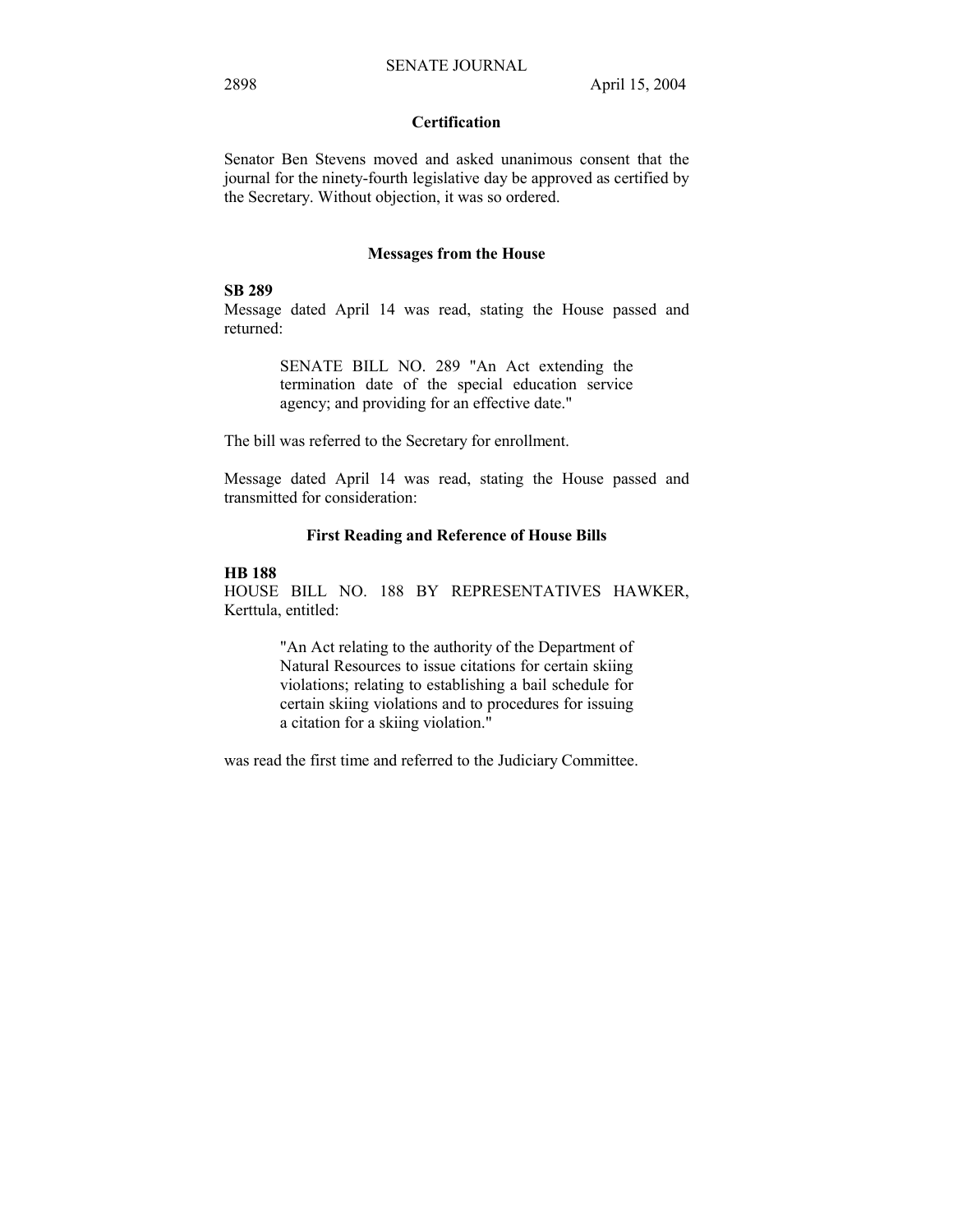### **Standing Committee Reports**

#### **SB 132**

The Community and Regional Affairs Committee considered SENATE BILL NO. 132 "An Act removing the Old Minto townsite from the Minto Flats State Game Refuge; and authorizing the Department of Natural Resources to convey certain land at the historic Old Minto site to the Minto Village Council" and recommended it be replaced with

> CS FOR SENATE BILL NO. 132(CRA) "An Act removing the Old Minto townsite from the Minto Flats State Game Refuge; and authorizing the Department of Natural Resources to convey certain land at the historic Old Minto site to the Native Village of Minto."

Signing do pass: Senator Stedman, Chair; Senators Lincoln, Wagoner, Elton.

The following fiscal information was published today: Fiscal Note No. 1, zero, Department of Natural Resources

The bill was referred to the Resources Committee.

#### **SB 255**

The Finance Committee considered SENATE BILL NO. 255 "An Act relating to traffic preemption devices" and recommended it be replaced with

> CS FOR SENATE BILL NO. 255(FIN) (forthcoming)

Signing do pass: Senator Wilken, Cochair; Senators Dyson, Ben Stevens. Signing no recommendation: Senator Green, Cochair; Senator Hoffman. Signing amend: Senators Olson, Bunde.

The following fiscal information was published today: Fiscal Note No. 4, indeterminate, Department of Administration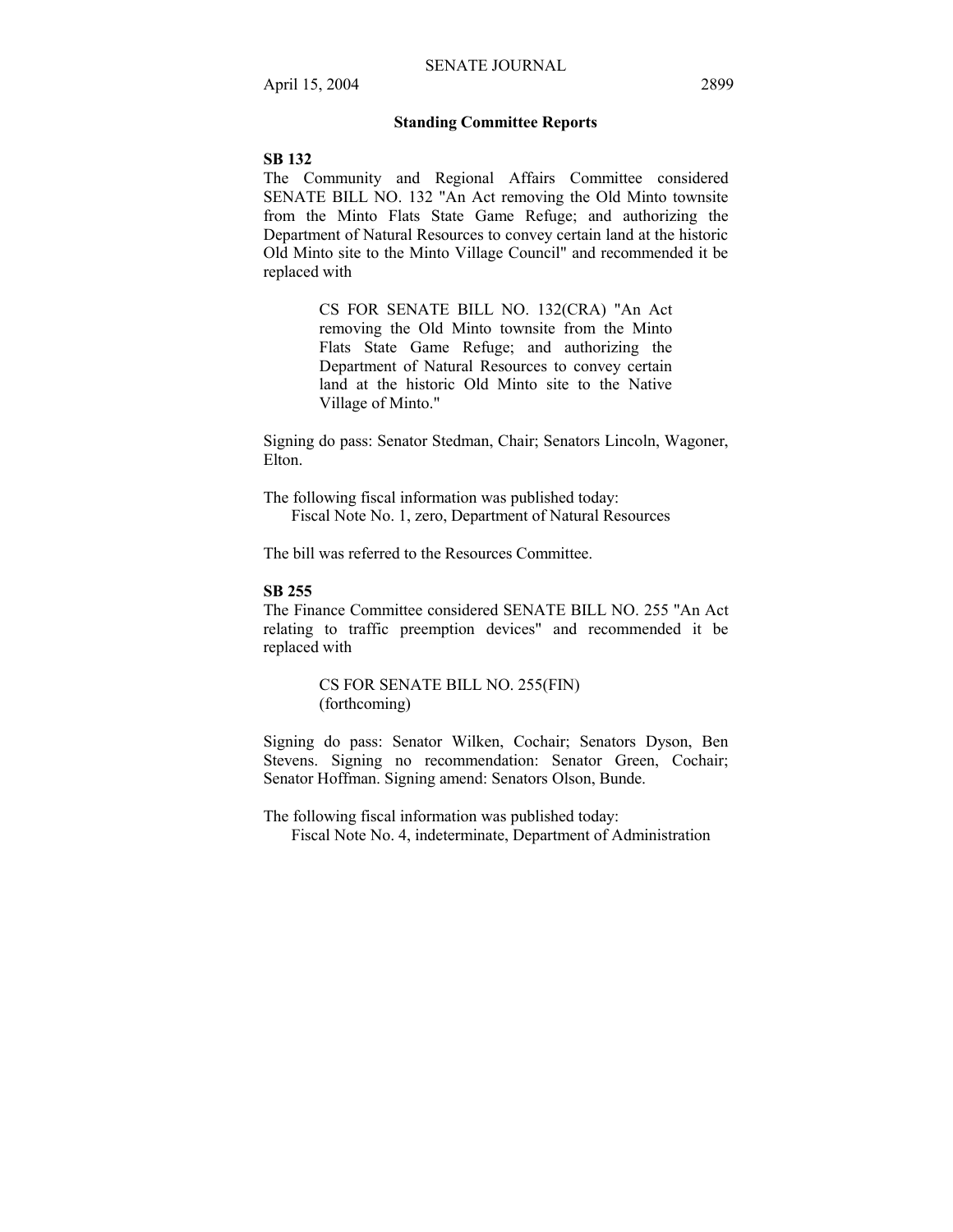The following previously published fiscal information applies:

Fiscal Note No. 1, zero, Department of Public Safety

Fiscal Note No. 2, zero, Department of Public Safety

Fiscal Note No. 3, zero, Department of Law

The bill was referred to the Rules Committee.

#### **SB 311**

The Judiciary Committee considered SENATE BILL NO. 311 "An Act providing for a special deposit for workers' compensation insurers; relating to the board of governors of the Alaska Insurance Guaranty Association; relating to covered workers' compensation claims paid by the Alaska Insurance Guaranty Association; stating the intent of the legislature, and setting out limitations, concerning the interpretation, construction, and implementation of workers' compensation laws; relating to restructuring the Alaska workers' compensation system; eliminating the Alaska Workers' Compensation Board; establishing a division of workers' compensation within the Department of Labor and Workforce Development and assigning certain Alaska Workers' Compensation Board functions to the division and the Department of Labor and Workforce Development; establishing a Workers' Compensation Appeals Commission; assigning certain functions of the Alaska Workers' Compensation Board to the Workers' Compensation Appeals Commission; relating to agreements that discharge workers' compensation liability; providing for hearing officers in workers' compensation proceedings; relating to workers' compensation awards; relating to an employer's failure to insure and keep insured or provide security; providing for appeals from compensation orders; relating to workers' compensation proceedings; providing for supreme court jurisdiction of appeals from the Workers' Compensation Appeals Commission; providing for a maximum amount for the cost-of- living adjustment for workers' compensation benefits; providing for administrative penalties for employers uninsured or without adequate security for workers' compensation; relating to assigned risk pools and insurers; and providing for an effective date" and recommended it be replaced with

CS FOR SENATE BILL NO. 311(JUD) "An Act providing for a special deposit for workers' compensation insurers; relating to the board of governors of the Alaska Insurance Guaranty Association;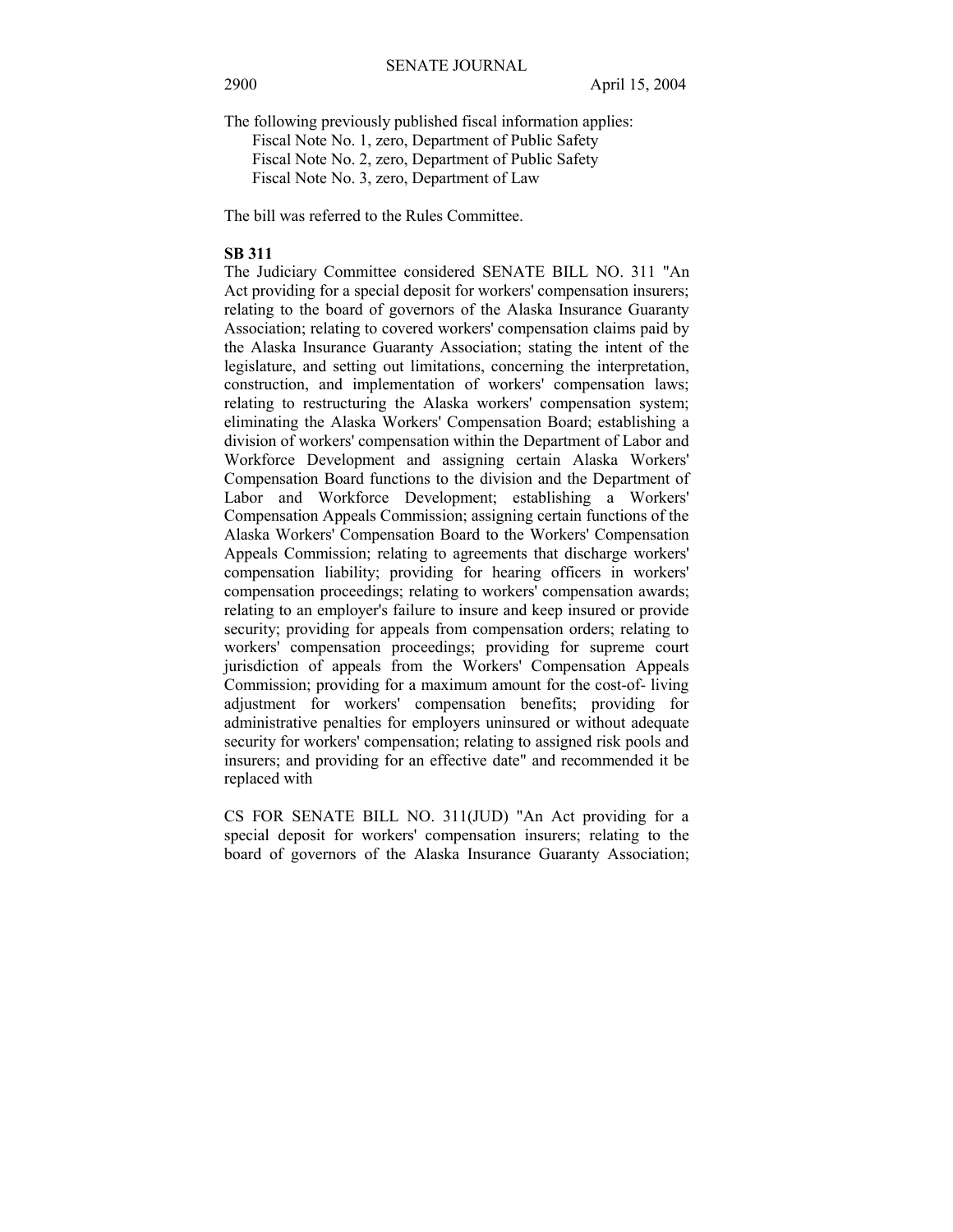April 15, 2004 2901

stating the intent of the legislature, and setting out limitations, concerning the interpretation, construction, and implementation of workers' compensation laws; relating to restructuring the Alaska workers' compensation system; eliminating the Alaska Workers' Compensation Board; establishing a division of workers' compensation within the Department of Labor and Workforce Development and assigning certain Alaska Workers' Compensation Board functions to the division and the Department of Labor and Workforce Development; establishing a Workers' Compensation Appeals Commission; assigning certain functions of the Alaska Workers' Compensation Board to the Workers' Compensation Appeals Commission and the Workers' Compensation Hearings Board; relating to agreements that discharge workers' compensation liability; providing for hearing examiners and hearing panels in workers' compensation proceedings; relating to workers' compensation awards; relating to an employer's failure to insure and keep insured or provide security; providing for appeals from compensation orders; relating to workers' compensation proceedings; providing for supreme court jurisdiction of appeals from the Workers' Compensation Appeals Commission; providing for a maximum amount for the cost-of-living adjustment for workers' compensation benefits; providing for administrative penalties for employers uninsured or without adequate security for workers' compensation; relating to assigned risk pools and insurers; and providing for an effective date."

Signing do pass: Senator Seekins, Chair. Signing do not pass: Senator Ellis. Signing no recommendation: Senators Therriault, Ogan. Signing amend: Senator French.

The following previously published fiscal information applies:

- Fiscal Note No. 1, zero, Department of Community and Economic Development
- Fiscal Note No. 2, zero, Department of Law

Fiscal Note No. 3, Department of Labor and Workforce Development

Fiscal Note No. 4, indeterminate, Department of Administration Fiscal Note No. 5, Alaska Court System

The bill was referred to the Finance Committee.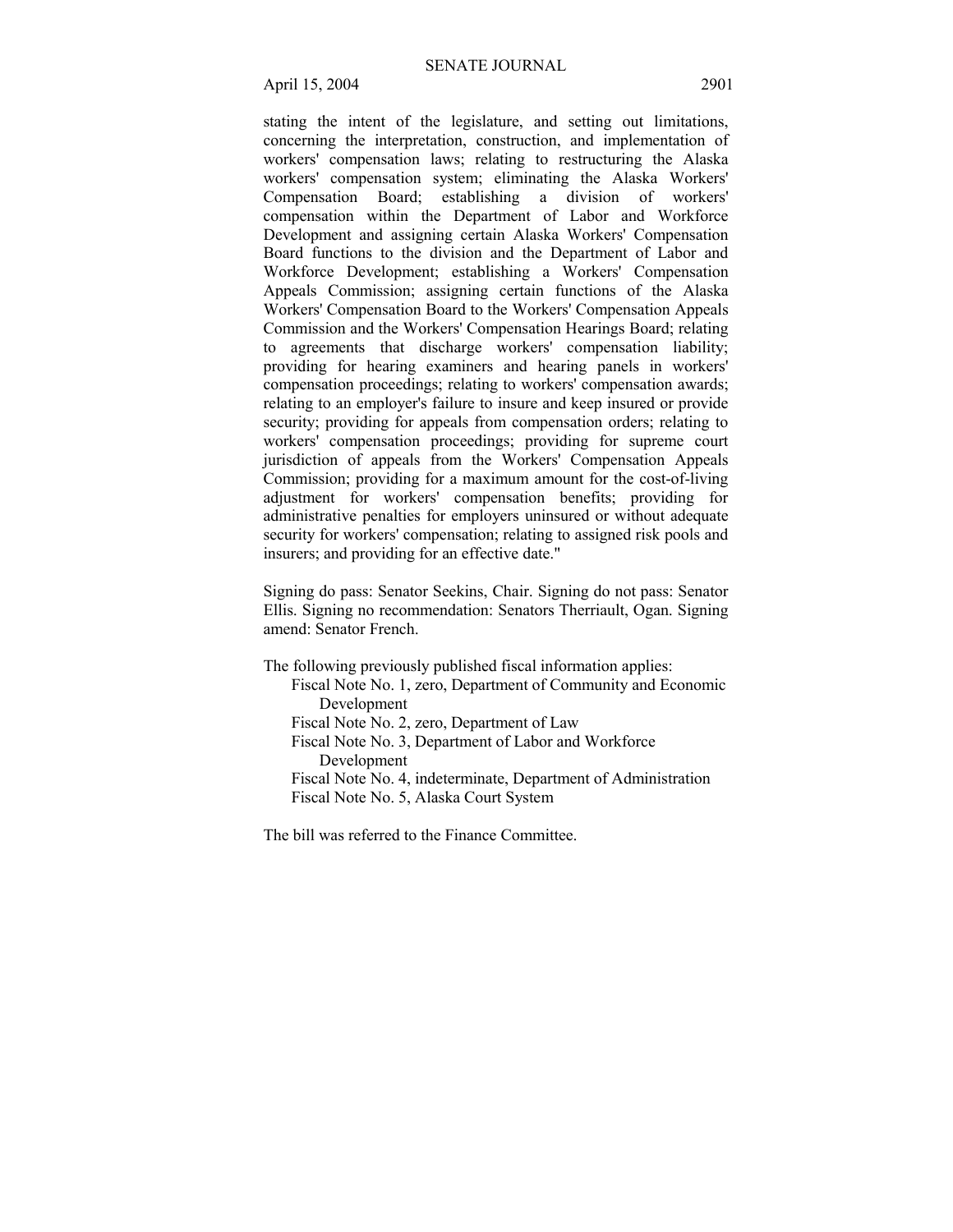# **SB 337**

The Finance Committee considered SENATE BILL NO. 337 "An Act relating to the powers of the Alaska Energy Authority to make grants and loans and enter into contracts; relating to the bulk fuel revolving loan fund; relating to the Alaska Energy Authority's liability for the provision of technical assistance to rural utilities; relating to the Alaska Energy Authority's investment of the power development fund; repealing the electrical service extension fund; and providing for an effective date" and recommended the adoption of the Labor and Commerce Committee Substitute offered on page 2704.

Signing do pass: Senators Green, Wilken, Cochairs; Senators Dyson, Hoffman, Olson, Bunde, Ben Stevens.

The following previously published fiscal information applies: Fiscal Note No. 1, zero, Department of Revenue Fiscal Note No. 2, zero, Department of Community and Economic Development

The bill was referred to the Rules Committee.

# **SB 379**

The Judiciary Committee considered SENATE BILL NO. 379 "An Act providing that public members of the Board of Trustees of the Alaska Permanent Fund Corporation may be removed only for cause; and providing for an effective date" and recommended it be replaced with

#### CS FOR SENATE BILL NO. 379(JUD)

Signing do pass: Senator Seekins, Chair; Senator Therriault. Signing no recommendation: Senators Ellis, French, Ogan.

- The following fiscal information was published today: Fiscal Note No. 3, zero, Department of Revenue
- The following previously published fiscal information applies: Fiscal Note No. 2, zero, Department of Law

The bill was referred to the Finance Committee.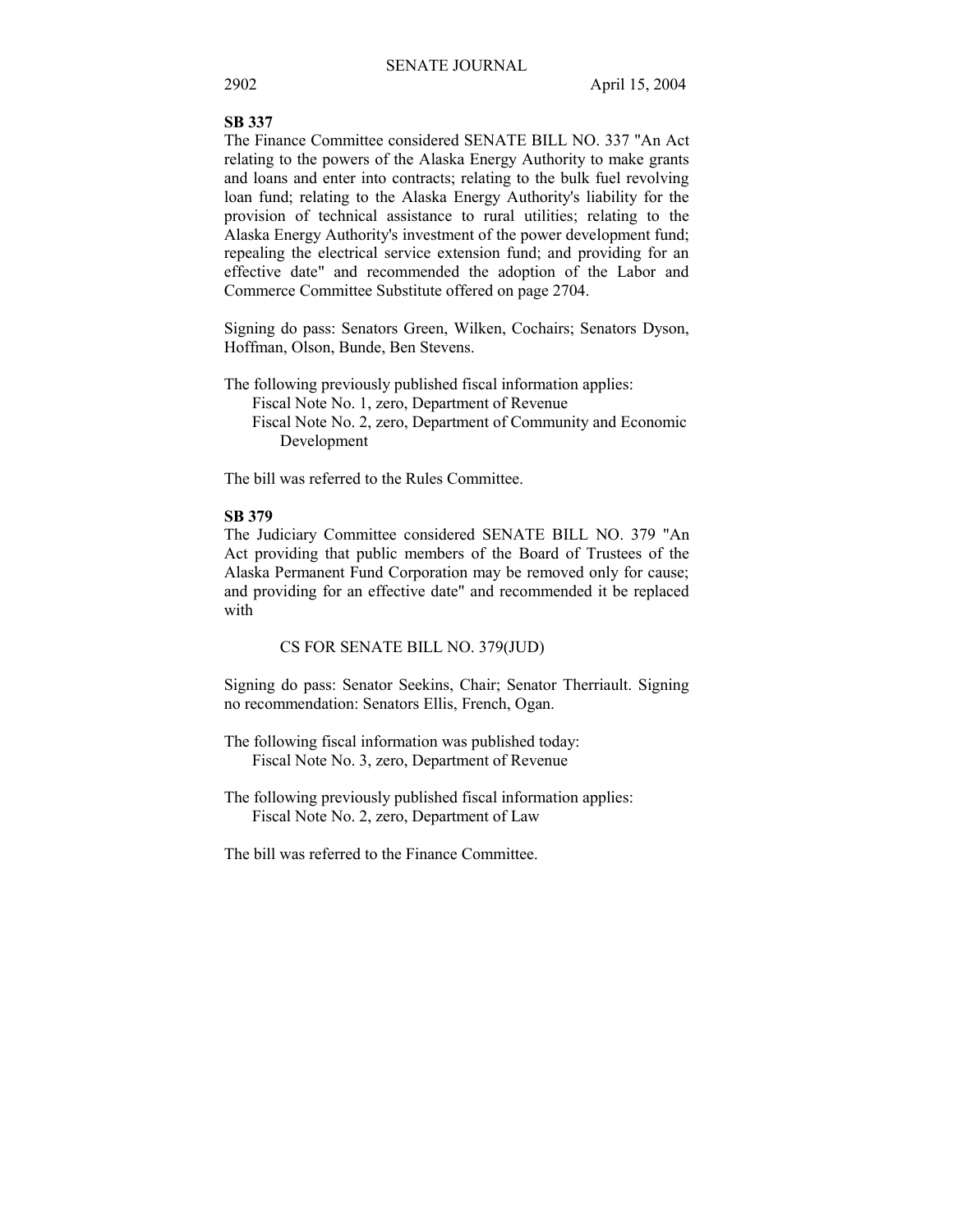April 15, 2004 2903

### **SB 382**

The Community and Regional Affairs Committee considered SENATE BILL NO. 382 "An Act relating to replat approval; relating to the platting of right-of-way acquired through eminent domain proceedings; and providing for an effective date" and recommended it be replaced with

### CS FOR SENATE BILL NO. 382(CRA)

Signing do pass: Senator Stedman, Chair; Senator Wagoner. Signing no recommendation: Senators Lincoln, Elton.

The following previously published fiscal information applies:

Fiscal Note No. 1, zero, Department of Transportation and Public Facilities

The bill was referred to the Rules Committee.

#### **SB 383**

The Health, Education and Social Services Committee considered SENATE BILL NO. 383 "An Act relating to the Alaska children's trust grant awards." Signing do pass: Senator Dyson, Chair; Senator Davis. Signing no recommendation: Senator Wilken. Signing amend: Senators Guess, Green.

The following fiscal information was published today: Fiscal Note No. 1, zero, Department of Health and Social Services

The bill was referred to the Finance Committee.

### **HJR 44**

The Resources Committee considered CS FOR HOUSE JOINT RESOLUTION NO. 44(RES) am Relating to research into the decline of the Southwest Alaska population of the Northern Sea Otter in the western Gulf of Alaska. Signing do pass: Senator Ogan, Chair; Senators Seekins, Wagoner, Dyson.

The following previously published fiscal information applies: Fiscal Note No. 1, zero, House Resources Committee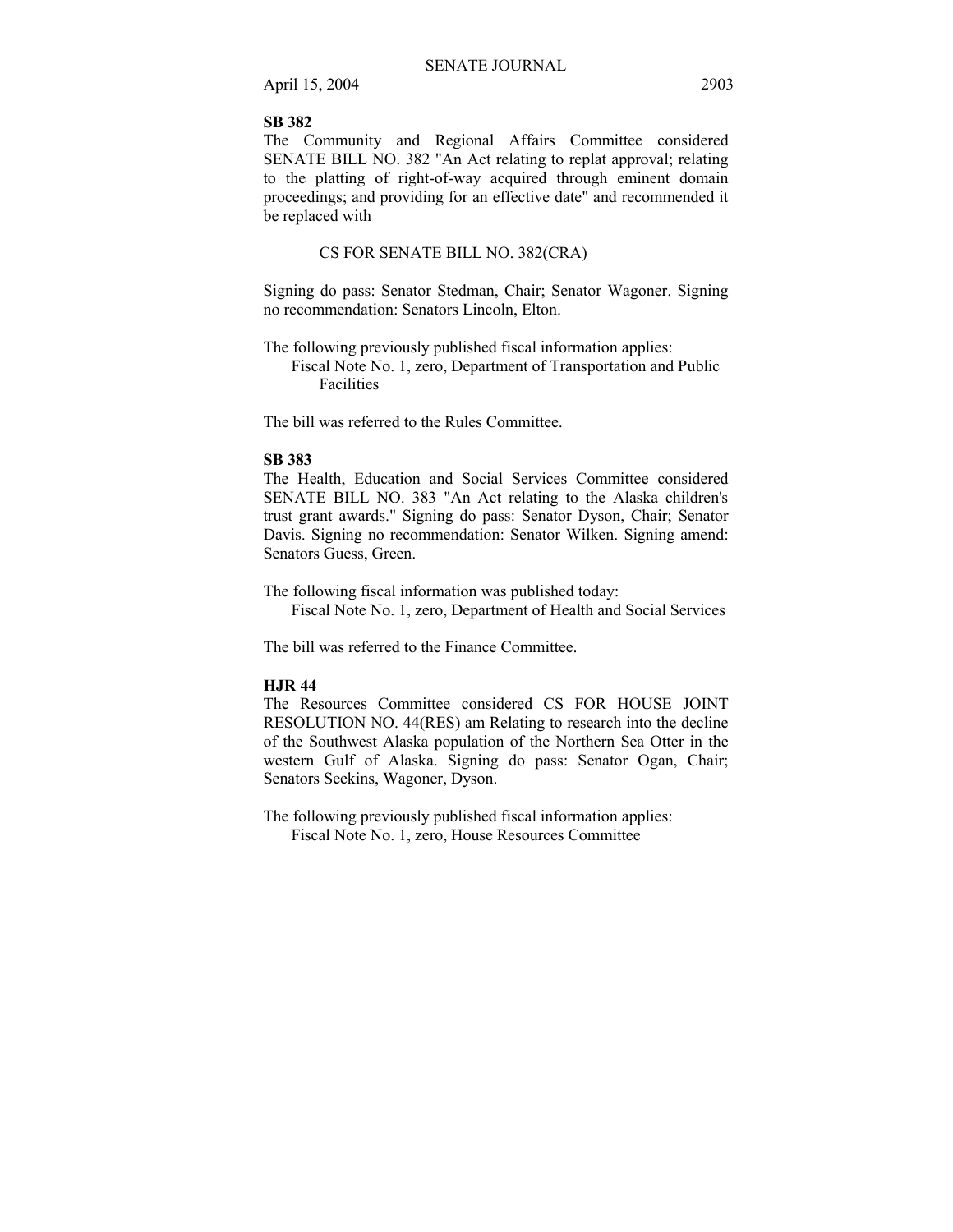The resolution was referred to the Finance Committee.

# **Introduction and Reference of Senate Bills**

# **SB 388**

SENATE BILL NO. 388 BY THE SENATE JUDICIARY COMMITTEE BY REQUEST, entitled:

> "An Act relating to the creation of a civil legal services fund."

was read the first time and referred to the Judiciary and Finance Committees.

# **SB 389**

SENATE BILL NO. 389 BY THE SENATE LABOR AND COMMERCE COMMITTEE, entitled:

> "An Act relating to the conversion of certain corporations to limited liability companies; and providing for an effective date."

was read the first time and referred to the Labor and Commerce **Committee** 

#### **Consideration of the Calendar**

# **Third Reading of Senate Bills**

### **SB 351**

CS FOR SENATE BILL NO. 351(FIN) was read the third time.

The question being: "Shall CS FOR SENATE BILL NO. 351(FIN) "An Act requiring the Alaska Public Offices Commission to accept documents by nonelectronic means, and specifying the manner of preparing the forms that are provided by the commission" pass the Senate?" The roll was taken with the following result: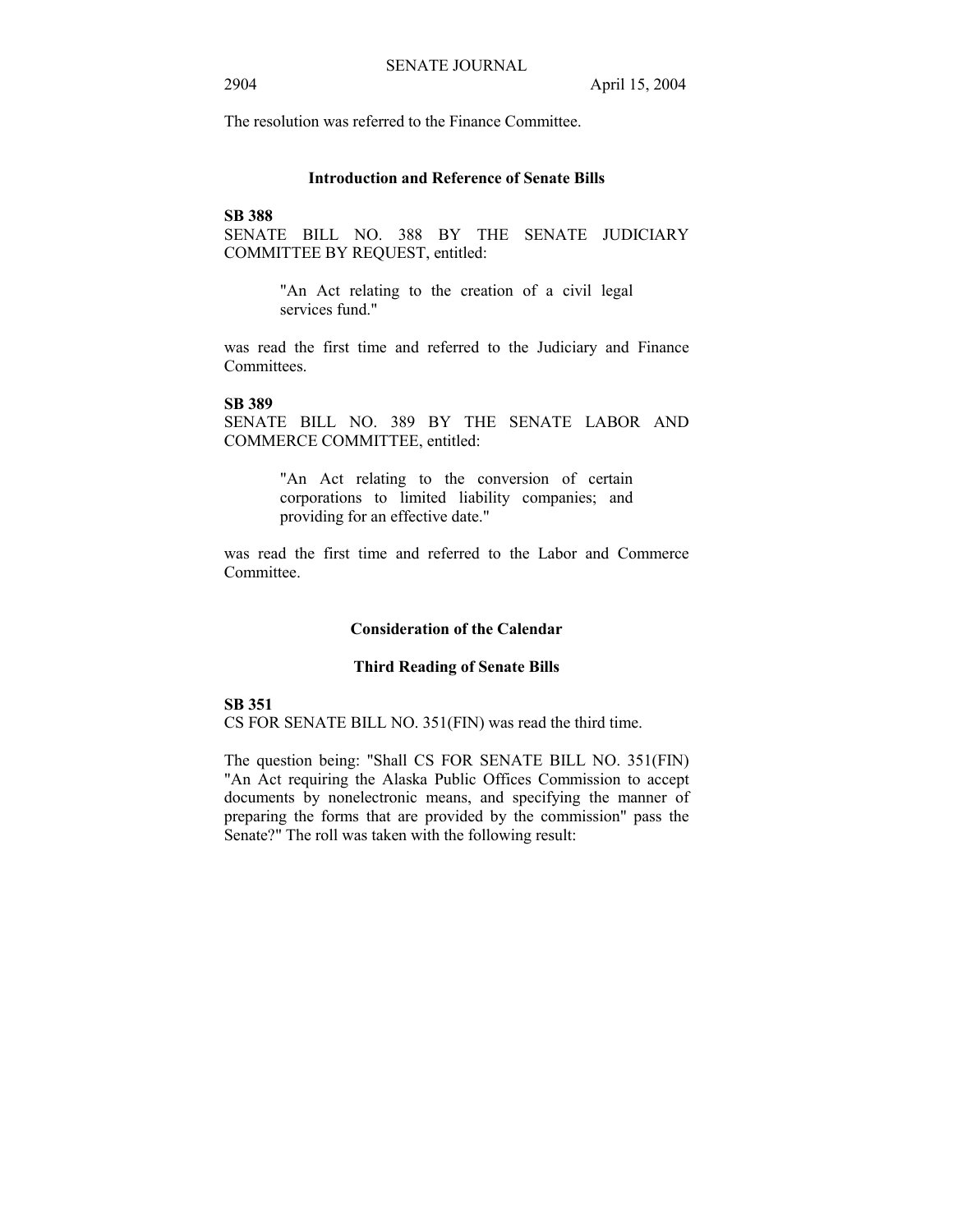April 15, 2004 2905

CSSB 351(FIN) Third Reading - Final Passage

#### **YEAS: 18 NAYS: 1 EXCUSED: 1 ABSENT: 0**

Yeas: Bunde, Cowdery, Davis, Dyson, Ellis, Elton, Green, Guess, Hoffman, Lincoln, Ogan, Olson, Seekins, Stedman, Stevens B, Therriault, Wagoner, Wilken

Nays: French

Excused: Stevens G

and so, CS FOR SENATE BILL NO. 351(FIN) passed the Senate.

Senator Ellis gave notice of reconsideration.

### **Unfinished Business**

### **SB 218**

President Therriault added a Labor and Commerce Committee referral to SENATE BILL NO. 218 "An Act authorizing a pilot program relating to state procurement and the use of electronic commerce tools; and providing for an effective date".

The bill was returned to the Labor and Commerce Committee.

#### **Reconsideration of House Bills**

# **HB 349**

Senator Lincoln requested that the reconsideration on SENATE CS FOR CS FOR HOUSE BILL NO. 349(JUD) be taken up. The bill was before the Senate on reconsideration.

The question to be reconsidered: "Shall SENATE CS FOR CS FOR HOUSE BILL NO. 349(JUD) "An Act amending Rule 412, Alaska Rules of Evidence" pass the Senate?" The roll was taken with the following result: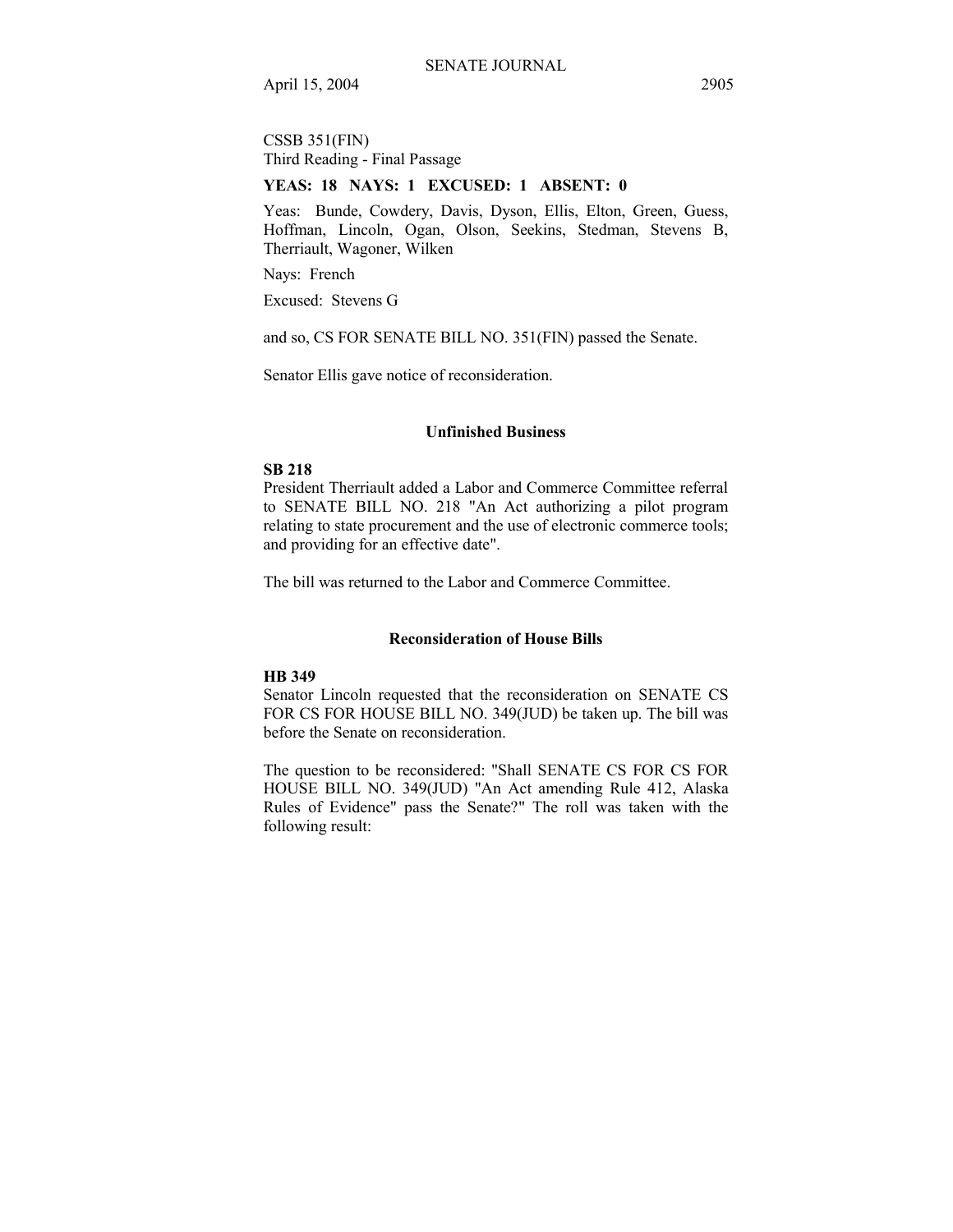SCS CSHB 349(JUD) Third Reading - On Reconsideration

### **YEAS: 15 NAYS: 4 EXCUSED: 1 ABSENT: 0**

Yeas: Bunde, Cowdery, Dyson, Elton, French, Green, Guess, Ogan, Olson, Seekins, Stedman, Stevens B, Therriault, Wagoner, Wilken

Nays: Davis, Ellis, Hoffman, Lincoln

Excused: Stevens G

and so, SENATE CS FOR CS FOR HOUSE BILL NO. 349(JUD) passed the Senate on reconsideration and was referred to the Secretary for engrossment.

Senator Wilken moved and asked unanimous consent to be excused from the Senate, not subject to a call, from evening plane time, April 27 to evening plane time, April 28. Without objection, Senator Wilken was excused.

Senator Olson moved and asked unanimous consent to be excused from a call of the Senate from afternoon plane time, April 16 to plane time, April 19. Without objection, Senator Olson was excused.

#### **SB 357**

The reconsideration on CS FOR SENATE BILL NO. 357(FIN) "An Act relating to the regulation of insurance, insurance licenses, qualifications of insurance producers, surplus lines, fraud investigations, electronic transactions, and compliance with federal law and national standards; and providing for an effective date" was not taken up this legislative day and the bill was referred to the Secretary for engrossment.

#### **Engrossment**

#### **HB 349**

SENATE CS FOR CS FOR HOUSE BILL NO. 349(JUD) "An Act amending Rule 412, Alaska Rules of Evidence" was engrossed, signed by the President and Secretary and returned to the House for consideration.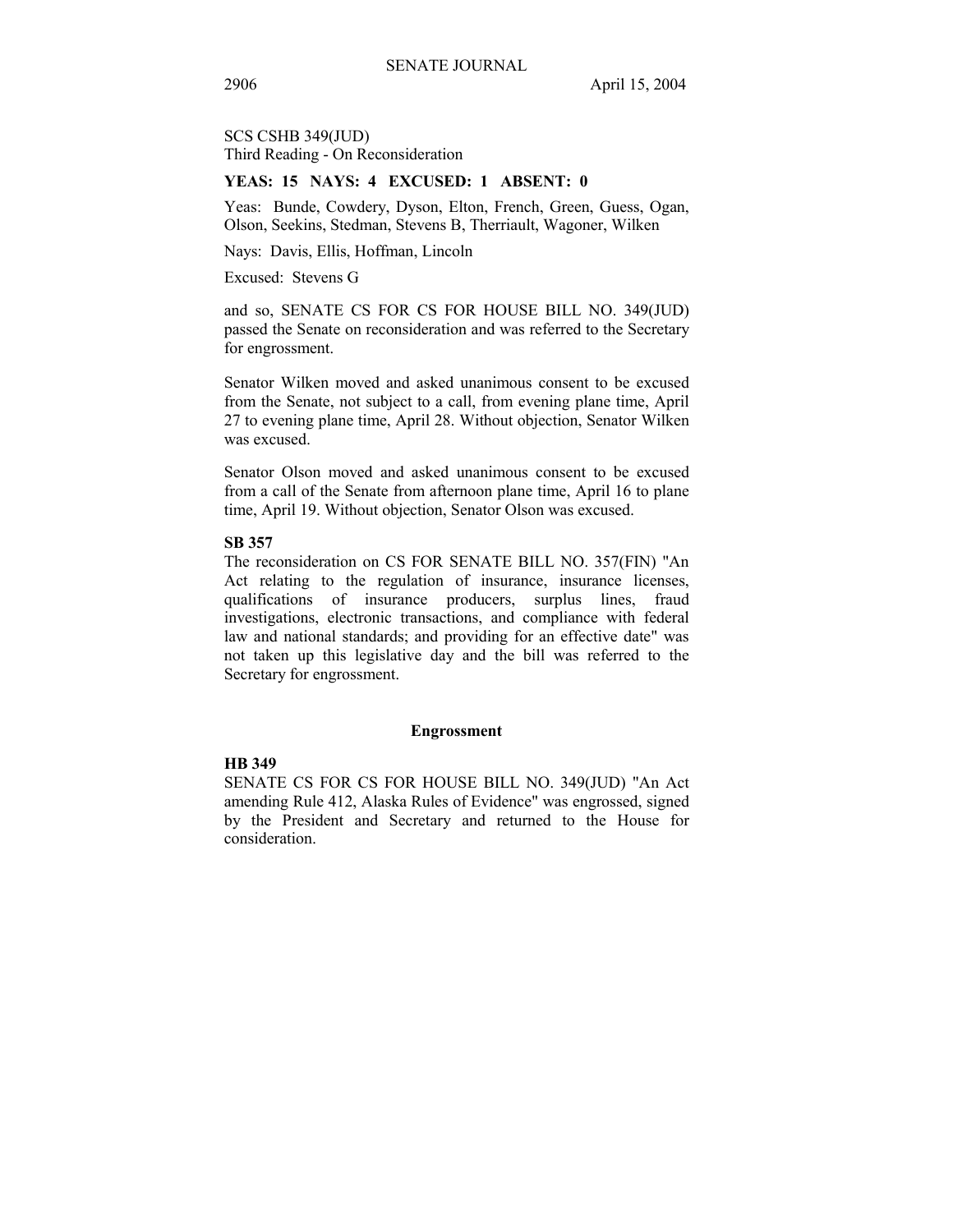# **Adjournment**

Senator Ben Stevens moved and asked unanimous consent that the Senate stand in adjournment until 10:00 a.m., April 16, 2004. Without objection, the Senate adjourned at 11:46 a.m.

> Kirsten Waid Secretary of the Senate

> > April 2004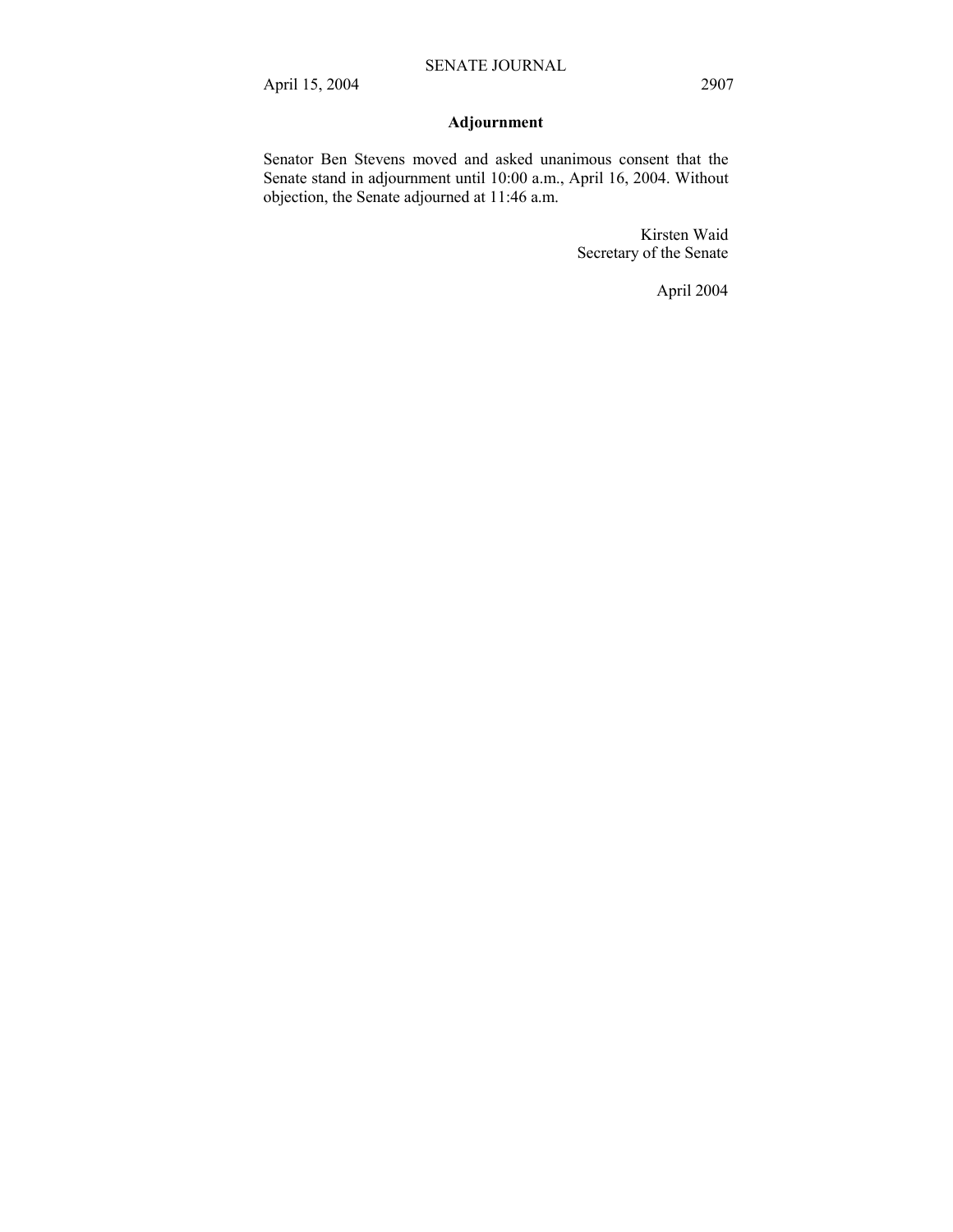#### **Announcements**

Americans with Disabilities Act Notice - Persons with disabilities who require special accommodation or alternative communication formats to access committee meetings may contact the appropriate committee office or the Legislative Information Office in their community. Reasonable advance notice is needed to accommodate the request. For further information, call the ADA Coordinator at 465-3854 Voice/465-4980 TDD.

# **STANDING COMMITTEES**

+ indicates teleconference

= indicates bill previously heard/scheduled

# **COMMUNITY & REGIONAL AFFAIRS**

| <b>Apr 16</b>    | Friday<br>No Meeting Scheduled            | Fahrenkamp 203 | 1:30 PM |
|------------------|-------------------------------------------|----------------|---------|
| Apr 19           | Monday                                    | Fahrenkamp 203 | 1:30 PM |
| SB 387<br>$^{+}$ | COMMERCIAL FISHING LOANS FOR QUOTA SHARES |                |         |
| Apr 21           | Wednesday<br>No Meeting Scheduled         | Fahrenkamp 203 | 1:30 PM |
| Apr 23           | Friday<br>No Meeting Scheduled            | Fahrenkamp 203 | 1:30 PM |

# **FINANCE**

| <b>Apr 15</b> |  | Thursday                                 | <b>Senate Finance 532</b>                       | 9:00 AM |  |
|---------------|--|------------------------------------------|-------------------------------------------------|---------|--|
| $+$           |  |                                          | State of Alaska Credit Outlook Presentation     |         |  |
|               |  | Mr. Gabriel Petek, Credit Analyst,       |                                                 |         |  |
|               |  | Standard and Poor's                      |                                                 |         |  |
|               |  | += SB 65 CORRECTIONAL FACILITY EXPANSION |                                                 |         |  |
|               |  | += SB 337 ENERGY PROGRAMS & FUNDS        |                                                 |         |  |
|               |  | += SB 350 4 DAM POOL JOINT ACTION AGENCY |                                                 |         |  |
|               |  | <bill hearing="" postponed=""></bill>    |                                                 |         |  |
|               |  |                                          | += SB 255 ILLEGAL USE TRAFFIC PREEMPTION DEVICE |         |  |
| $+$           |  |                                          | SB 311 INSURANCE & WORKERS' COMPENSATION SYSTEM |         |  |
| $+$           |  | Bills Previously Heard/Scheduled         |                                                 |         |  |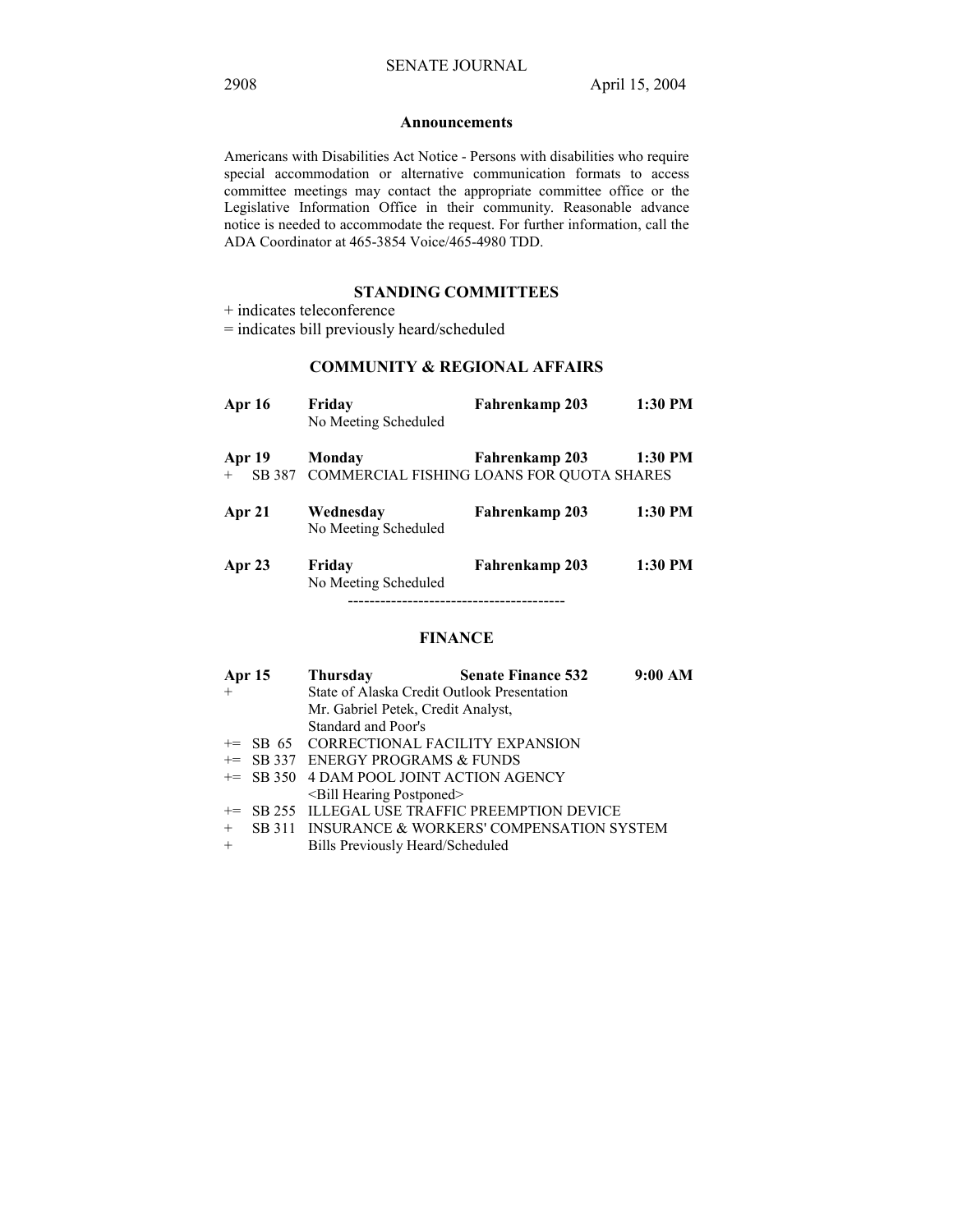# **FINANCE (continued)**

| Apr 16                 | Friday                                      | <b>Senate Finance 532</b>                         | 9:00 AM |
|------------------------|---------------------------------------------|---------------------------------------------------|---------|
| $+$                    |                                             | SB 231 DECREASE TIME TO CLAIM UNCLAIMED PROPERTY  |         |
| $^{+}$                 |                                             | SB 365 SPEECH-LANGUAGE PATHOLOGIST ASSISTANTS     |         |
| $+$                    |                                             | SB 170 CRIMINAL LAW/SENTENCING/ PROBATION/PAROLE  |         |
| $+$                    | <b>Bills Previously Heard/Scheduled</b>     |                                                   |         |
|                        |                                             |                                                   |         |
| <b>Apr 19</b>          | Monday                                      | <b>Senate Finance 532</b>                         | 9:00 AM |
| $+$                    | SB 226 STATE AGENCY RECEIPTS                |                                                   |         |
|                        | += SB 303 BIG GAME GUIDE BOARD & SERVICES   |                                                   |         |
| SR <sub>3</sub><br>$+$ |                                             | COMMEMORATING SEN. FRANK FERGUSON                 |         |
|                        | <b>Bills Previously Heard/Scheduled</b>     |                                                   |         |
|                        |                                             |                                                   |         |
|                        | Apr 20 Tuesday                              | <b>Senate Finance 532</b>                         | 9:00 AM |
|                        |                                             | += HB 375 APPROP: OPERATING BUDGET/LOANS/FUNDS    |         |
|                        | += HB 377 APPROP:MENTAL HEALTH BUDGET       |                                                   |         |
| $+$                    | <b>Bills Previously Heard/Scheduled</b>     |                                                   |         |
|                        |                                             |                                                   |         |
| Apr $21$               | Wednesday                                   | <b>Senate Finance 532</b>                         | 9:00 AM |
|                        |                                             | += HB 347 EXEMPT TAXIS FROM VEHICLE RENTAL TAX    |         |
|                        | += SB 368 TOBACCO TAX; LICENSING; PENALTIES |                                                   |         |
| SB 307<br>$+$          |                                             | APPEAL BONDS: TOBACCO SETTLEMENT PARTIES          |         |
| $+=$ SB 311            |                                             | INSURANCE & WORKERS' COMPENSATION SYSTEM          |         |
| $+$                    | <b>Bills Previously Heard/Scheduled</b>     |                                                   |         |
|                        |                                             |                                                   |         |
| Apr $22$               | <b>Thursday</b>                             | Senate Finance 532 9:00 AM                        |         |
| $+=$ SB 31             |                                             | RAILROAD UTILITY CORRIDOR TO & IN CANADA          |         |
| $+=$                   | SB 366 STATE SALES TAX                      |                                                   |         |
| $+$                    |                                             | SB 385 SECURITY; DIV. HOMELAND SECURITY/EMER. MGT |         |
| $+$                    |                                             | SB 378 POLLUTION DISCHARGE & WASTE TRMT/DISPOSAL  |         |
| $+$                    | <b>Bills Previously Heard/Scheduled</b>     |                                                   |         |
|                        |                                             |                                                   |         |
| Apr $23$               | Friday                                      | <b>Senate Finance 532</b>                         | 9:00 AM |
|                        | += SB 257 APPROP: CAPITAL PROJECTS          |                                                   |         |
| $+$                    |                                             | SB 364 LIMIT STATE AID FOR MENTAL HEALTH CARE     |         |
| $+$                    |                                             | SB 278 LABOR & WORKFORCE DEVELOPMENT FEES         |         |
| SB 372<br>$+$          | SECONDARY SCHOOL ASSESSMENTS                |                                                   |         |
|                        | <pending referral=""></pending>             |                                                   |         |
| $^{+}$                 | <b>Bills Previously Heard/Scheduled</b>     |                                                   |         |
|                        |                                             |                                                   |         |
|                        |                                             |                                                   |         |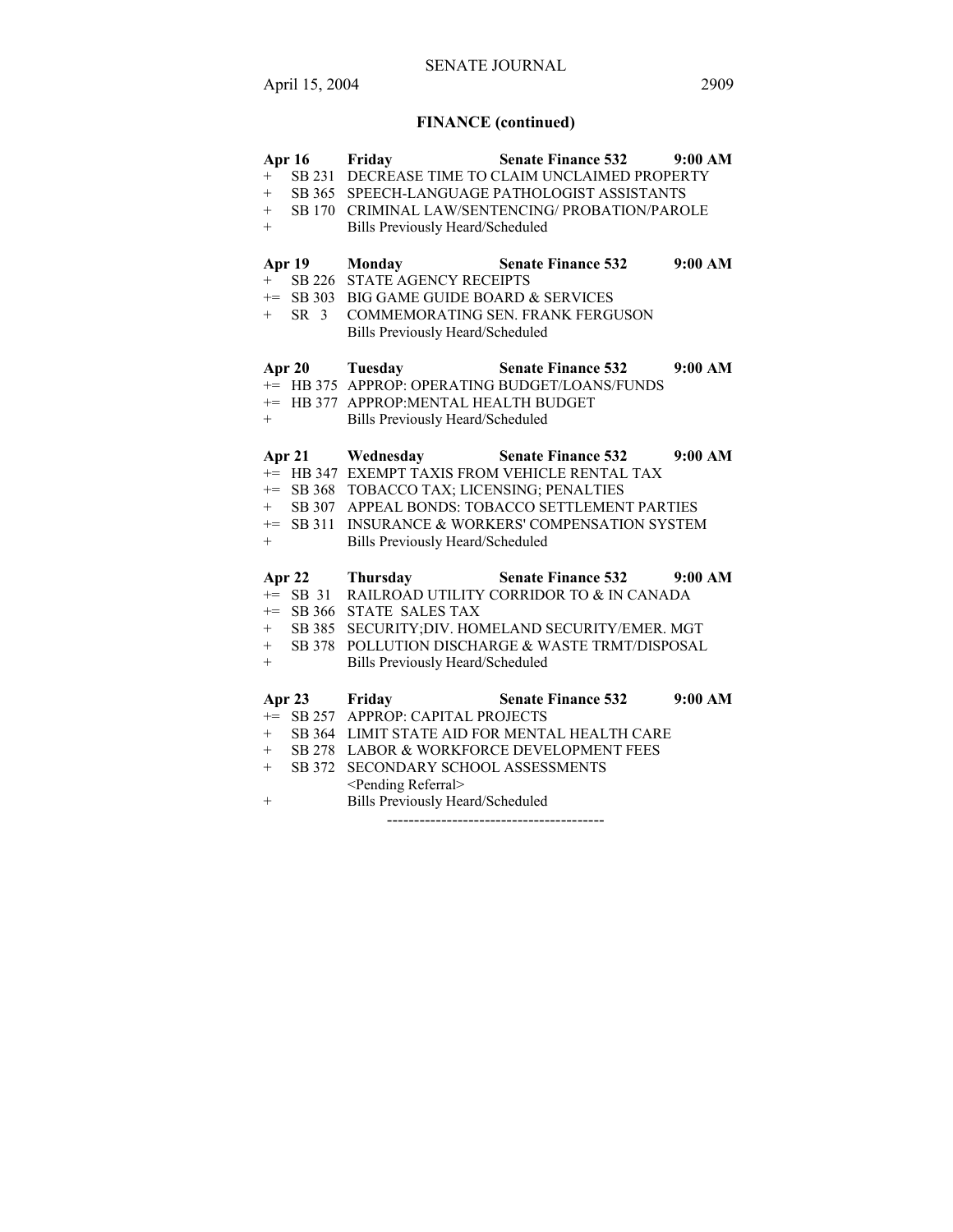# **HEALTH, EDUCATION & SOCIAL SERVICES**

| <b>Apr 16</b> |  | Friday                                      | <b>Butrovich 205</b> | 1:30 PM |
|---------------|--|---------------------------------------------|----------------------|---------|
| $+$           |  | <b>Confirmation Hearings</b>                |                      |         |
|               |  | HB 385 AWARDING CHILD CUSTODY               |                      |         |
| $^{+}$        |  | Bills Previously Heard/Scheduled            |                      |         |
| $+=$          |  | SB 376 PUBLIC ASSISTANCE AND SUBPOENA POWER |                      |         |
| $+=$          |  | HB 25 HEALTH CARE SERVICES DIRECTIVES       |                      |         |
|               |  |                                             |                      |         |
| Apr 19        |  | Monday                                      | <b>Butrovich 205</b> | 1:30 PM |
| $^{+}$        |  | Bills Previously Heard/Scheduled            |                      |         |
|               |  |                                             |                      |         |
| Apr 21        |  | Wednesday                                   | <b>Butrovich 205</b> | 1:30 PM |
| $+$           |  | Bills Previously Heard/Scheduled            |                      |         |
|               |  |                                             |                      |         |
| Apr 23        |  | Friday                                      | <b>Butrovich 205</b> | 1:30 PM |
| $+$           |  | Bills Previously Heard/Scheduled            |                      |         |
|               |  |                                             |                      |         |

# **JUDICIARY**

|        | Apr $16$ | Friday                                              | <b>Butrovich 205</b> | 8:00 AM |
|--------|----------|-----------------------------------------------------|----------------------|---------|
| $+$    | SB 219   | OFFENSES AGAINST UNBORN CHILDREN                    |                      |         |
| $+$    |          | <b>HB 451 THERAPEUTIC COURTS</b>                    |                      |         |
| $+$    |          | HB 503 TOBACCO MASTER SETTLEMENT AGREEMENT          |                      |         |
| $+$    |          | HB 514 CHILD SUPPORT ENFORCEMENT/ CRIMES            |                      |         |
| $+$    |          | Bills Previously Heard/Scheduled                    |                      |         |
|        |          |                                                     |                      |         |
|        | Apr 19   | Monday                                              | <b>Butrovich 205</b> | 8:00 AM |
| $+$    |          | HB 285 ELECTRONIC TRANSACTIONS & SIGNATURES         |                      |         |
|        |          | $\pm$ SB 318 CONSUMPTIVE USE OF FISH AND GAME       |                      |         |
|        |          | += HB 414 U.S.SENATE VACANCY/DEF OF POLITICAL PARTY |                      |         |
| $+$    |          | Bills Previously Heard/Scheduled                    |                      |         |
|        |          |                                                     |                      |         |
| Apr 20 |          | Tuesday                                             | <b>Butrovich 205</b> | 8:00 AM |
| $+$    |          | -- Time Change --<br>HB 447 2004 REVISORS BILL      |                      |         |
|        |          |                                                     |                      |         |
| $+=$   |          | SB 354 HUMAN RIGHTS COMMISSION PROCEDURES           |                      |         |
| $+=$   |          | HB 230 POLITICAL SIGNS ON PRIVATE PROPERTY          |                      |         |
| $^{+}$ |          | Bills Previously Heard/Scheduled                    |                      |         |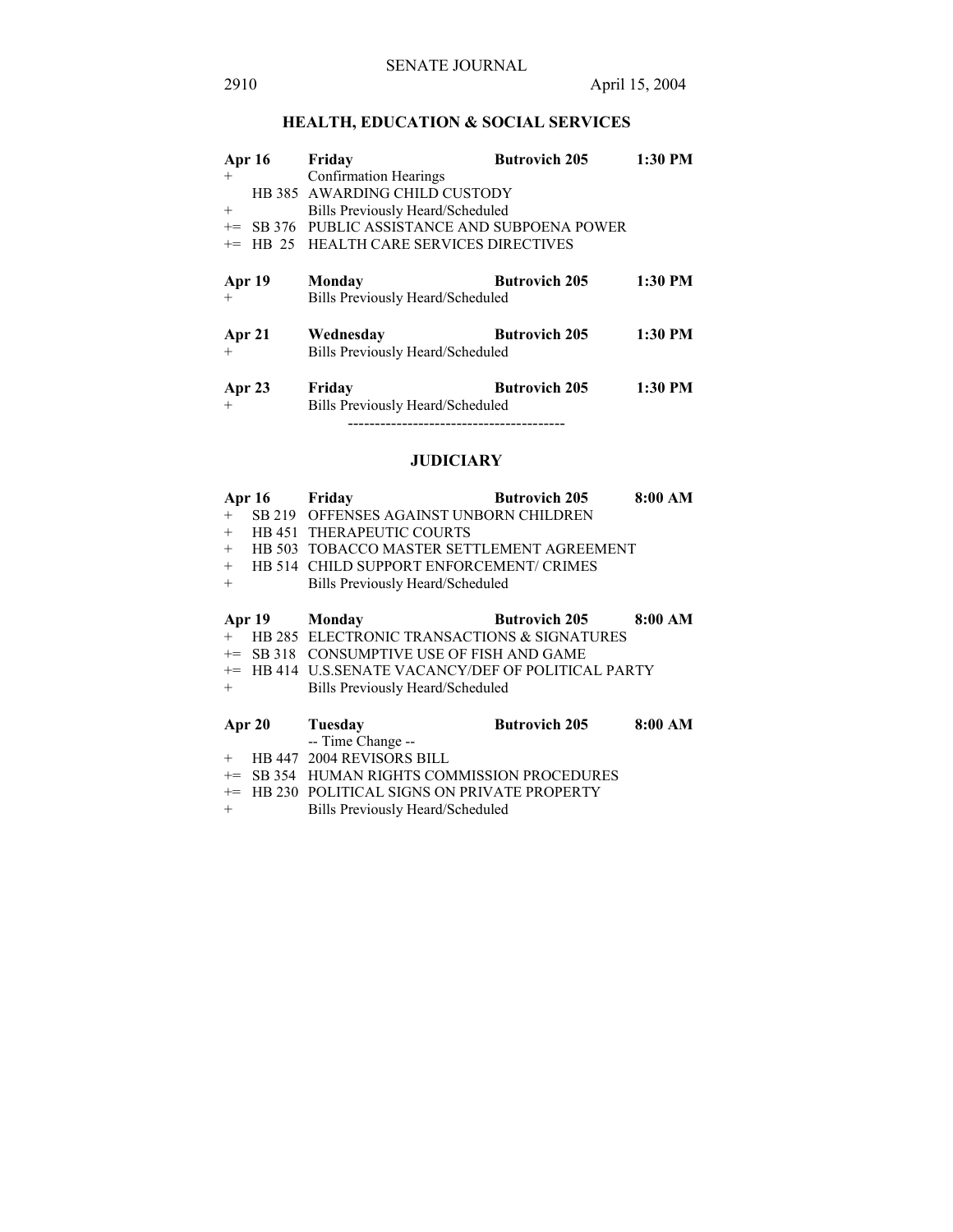# SENATE JOURNAL

# **JUDICIARY (continued)**

|        |            | Apr 21 Wednesday                                    | <b>Butrovich 205</b> | 8:00 AM |
|--------|------------|-----------------------------------------------------|----------------------|---------|
| $+$    |            | <b>HCR 29 SUPPORT THERAPEUTIC COURTS</b>            |                      |         |
| $^{+}$ |            | HB 56 UNFAIR TRADE PRACTICES ATTY FEES/COSTS        |                      |         |
|        | $+=$ HB 83 | REVISED UNIFORM ARBITRATION ACT                     |                      |         |
| $^{+}$ |            | Bills Previously Heard/Scheduled                    |                      |         |
|        |            |                                                     |                      |         |
|        |            |                                                     |                      |         |
|        | Apr $23$   | Friday                                              | <b>Butrovich 205</b> | 8:00 AM |
| $+$    |            | HB 378 FOOD, DRUGS, COSMETICS, CERTAIN DEVICES      |                      |         |
|        |            | <pending referral=""></pending>                     |                      |         |
| $^{+}$ | HB 29      | <b>REAL PROPERTY TRANSACTIONS/LICENSEES</b>         |                      |         |
|        |            | <pending referral=""></pending>                     |                      |         |
|        |            | += SB 246 HATE CRIMES/DISCRIMINATION/TOLERANCE PROG |                      |         |

----------------------------------------

# **LABOR & COMMERCE**

| <b>Apr 15</b> | <b>Thursday</b>                                    | Beltz 211 | 1:30 PM |
|---------------|----------------------------------------------------|-----------|---------|
| $^{+}$        | <b>HB 29 REAL PROPERTY TRANSACTIONS/LICENSEES</b>  |           |         |
| $+=$          | HB 428 CIVIL PENALTY: UNDERAGE ALCOHOL PURCHASES   |           |         |
| HB 91<br>$+=$ | RETIRED PEACE OFFICER'S MEDICAL BENEFITS           |           |         |
| $+$           | Bills Previously Heard/Scheduled                   |           |         |
|               | Including but Not Limited to:                      |           |         |
|               | += SB 272 DEFERRED DEPOSIT ADVANCES (PAYDAY LOANS) |           |         |
|               | += SB 377 STATE MECHANICAL CODE                    |           |         |
|               | <sup>+=</sup> SB 358 ALASKA RAILROAD TRACK WORK    |           |         |
| $+$           | Confirmation Hearings:                             |           |         |
|               | State Board of Registration - Architects,          |           |         |
|               | Engineers and Land Surveyors                       |           |         |
|               | Clifford E. Baker - Kenai                          |           |         |
|               | Boyd J. Brownfield - Anchorage                     |           |         |
|               | Richard A. Hughes - Fairbanks                      |           |         |
|               | Kenneth D. Maynard - Anchorage                     |           |         |
|               | Alaska Labor Relations Agency                      |           |         |
|               | Gary P. Bader - Anchorage                          |           |         |
|               | Dennis Niedermeyer - Eagle River                   |           |         |

James S. Spalding - Anchorage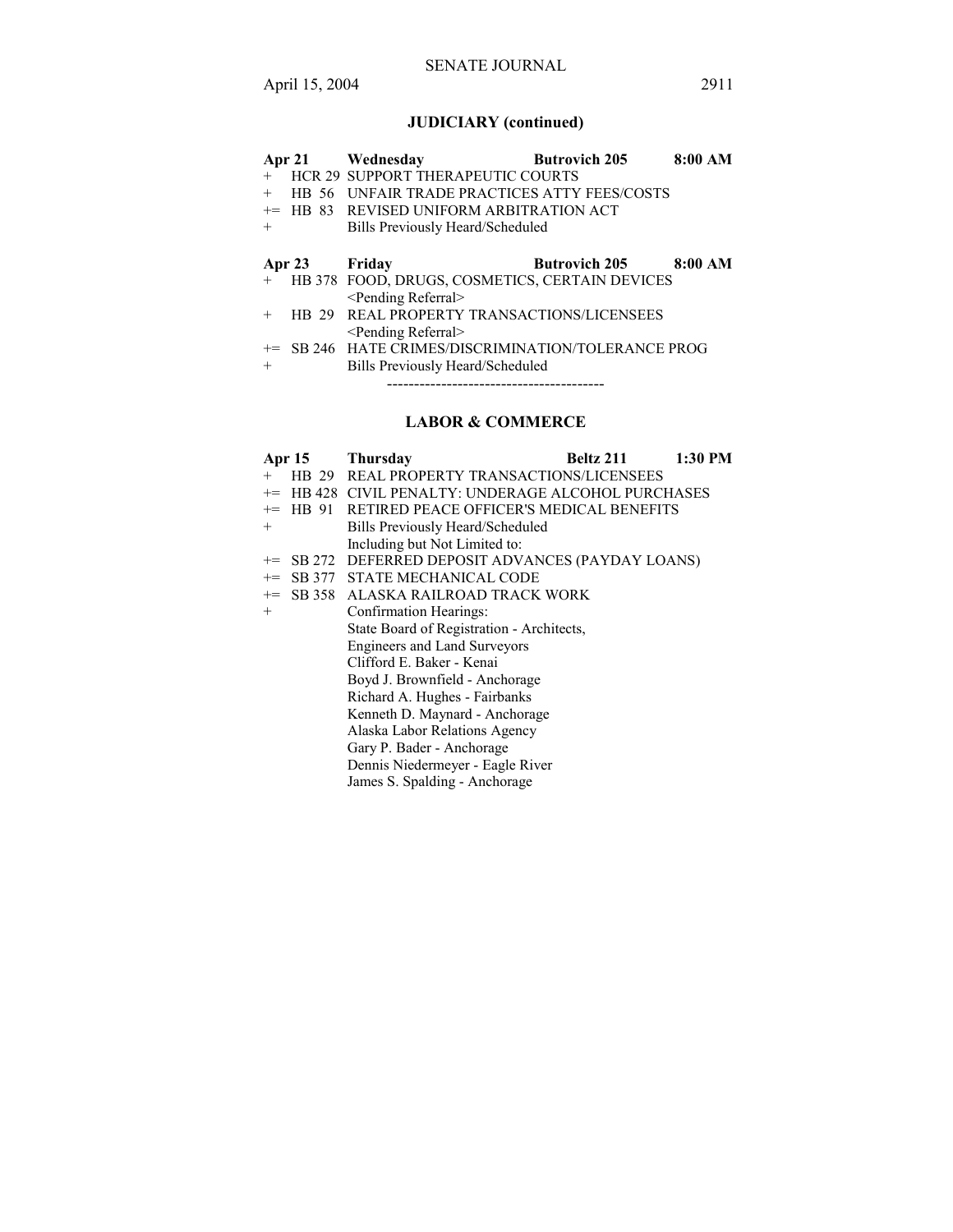# **LABOR & COMMERCE (continued)**

|        | Apr 20 | <b>Beltz 211</b><br>1:30 PM<br>Tuesday               |  |
|--------|--------|------------------------------------------------------|--|
|        |        | += HB 428 CIVIL PENALTY: UNDERAGE ALCOHOL PURCHASES  |  |
| $+$    |        | SB 369 UNIV. STUDENT PRACTICUM LIABILITY/WAGES       |  |
| $+$    |        | SB 349 MIDWIFERY BIRTH CENTER LICENSING              |  |
| $+$    |        | SB 389 CORP. CONVERSION: LIMITED LIABILITY CO.       |  |
| $^{+}$ |        | Senate Bill:                                         |  |
|        |        | Regulatory Commission of Alaska                      |  |
|        |        | <pending &="" introduction="" referral=""></pending> |  |
| $^{+}$ | SB 387 | COMMERCIAL FISHING LOANS FOR QUOTA SHARES            |  |
|        |        | <pending referral=""></pending>                      |  |
|        |        | <b>Bills Previously Heard/Scheduled</b>              |  |
|        |        | Including, but not Limited to:                       |  |
|        |        | += SB 272 DEFERRED DEPOSIT ADVANCES (PAYDAY LOANS)   |  |
|        |        | += HB 15 SOLICITATIONS/CONSUMER PROTECTION           |  |
|        |        |                                                      |  |
|        |        | 1:30 PM<br>Apr 22 Thursday<br>Beltz 211              |  |
|        |        | += SB 218 STATE PROCUREMENT PILOT PROGRAM            |  |
| $+$    |        | HB 351 CARBON MONOXIDE DETECTION DEVICES             |  |
| $+$    |        | HB 339 TRADE PRACTICES: FREE TRIAL/OPT-OUT PLANS     |  |
| $+$    |        | HB 464 EXTEND BOARD OF REAL ESTATE APPRAISERS        |  |
| $^{+}$ |        | HB 419 REGIONAL SEAFOOD DEVELOPMENT ASS'NS./TAX      |  |
| $^{+}$ |        | HB 540 WORKERS' COMPENSATION INSURANCE RATES         |  |
| $^{+}$ |        | Bills Previously Heard/Scheduled                     |  |
|        |        | Including, but not Limited to:                       |  |
| $+=$   |        | HB 29 REAL PROPERTY TRANSACTIONS/LICENSEES           |  |
|        |        |                                                      |  |

# **RESOURCES**

| <b>Apr 16</b> | Friday                                               | <b>Butrovich 205</b> | 3:30 PM |
|---------------|------------------------------------------------------|----------------------|---------|
|               | Confirmation Hearings:                               |                      |         |
|               | Board of Fisheries                                   |                      |         |
|               | $\leq$ Board of Agriculture & Conservation           |                      |         |
|               | Hearing Canceled>                                    |                      |         |
|               | <b>Bills Previously Heard/Scheduled</b>              |                      |         |
|               | += SB 297 TAKING BLACK, BROWN, & GRIZZLY BEAR/GUIDES |                      |         |

+= HB 409 SEINE VESSEL LENGTH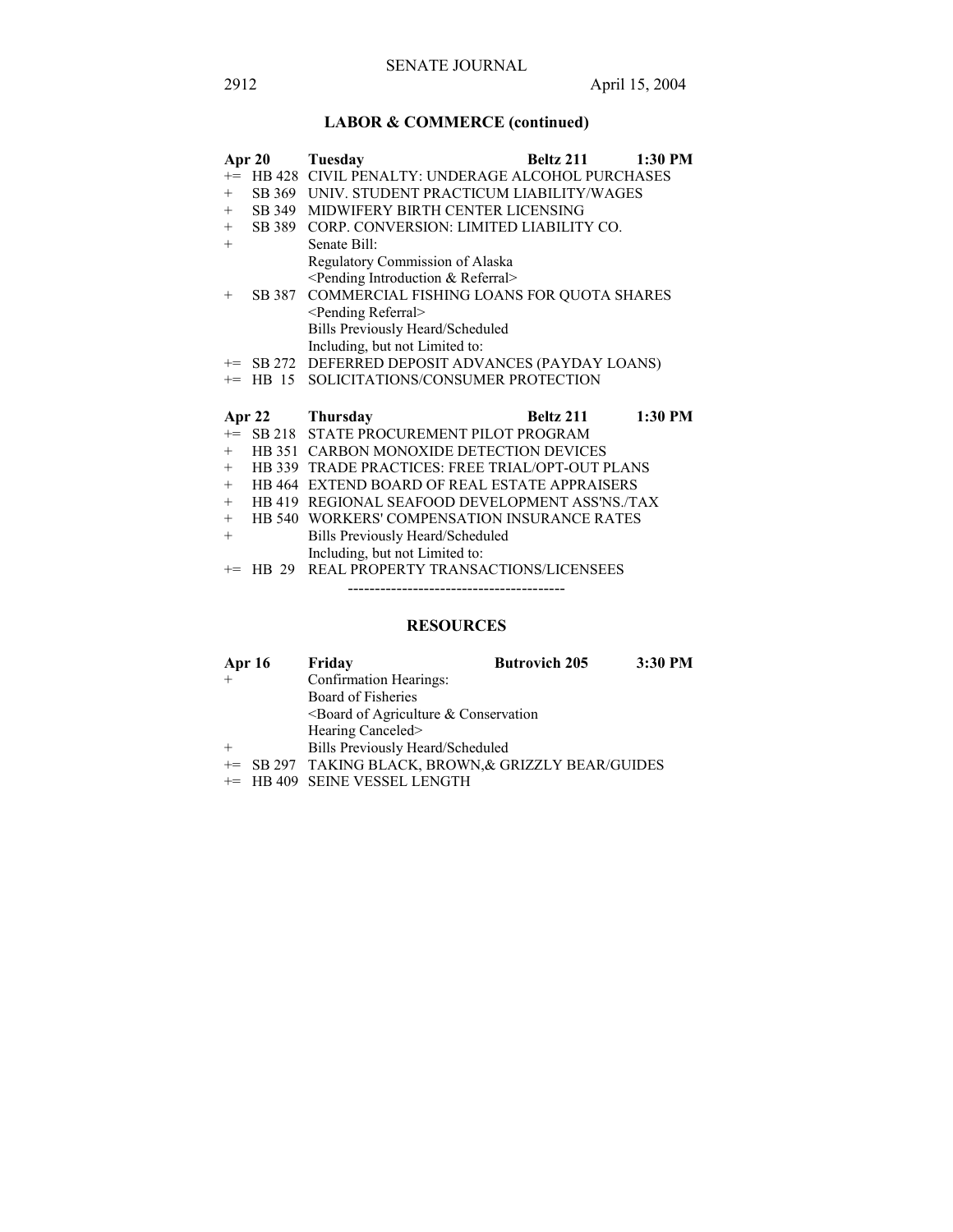# SENATE JOURNAL

# **RESOURCES (continued)**

| <b>Apr 19</b>  | Monday                                           | <b>Butrovich 205</b> | 3:30 PM |  |
|----------------|--------------------------------------------------|----------------------|---------|--|
| $+$            | SB 132 MINTO FLATS GAME REFUGE & TOWNSITE        |                      |         |  |
| $+$            | HJR 35 MAD COW DISEASE/COUNTRY OF ORIGIN LABELS  |                      |         |  |
|                | Bills Previously Heard/Scheduled                 |                      |         |  |
|                |                                                  |                      |         |  |
| Apr 21         | Wednesday                                        | <b>Butrovich 205</b> | 3:30 PM |  |
| $^{+}$         | <b>Bills Previously Heard/Scheduled</b>          |                      |         |  |
|                |                                                  |                      |         |  |
| Apr 23         | Friday                                           | <b>Butrovich 205</b> | 3:30 PM |  |
| $^{+}$         | Bills Previously Heard/Scheduled                 |                      |         |  |
|                |                                                  |                      |         |  |
|                |                                                  |                      |         |  |
|                | <b>STATE AFFAIRS</b>                             |                      |         |  |
|                |                                                  |                      |         |  |
| Apr 15         | Thursday                                         | Beltz 211            | 3:30 PM |  |
|                | No Meeting Scheduled                             |                      |         |  |
|                |                                                  |                      |         |  |
| Apr 20         | <b>Tuesday</b>                                   | Beltz 211            | 3:30 PM |  |
| $+$            | Confirmation Hearing: Roger E. Holl              |                      |         |  |
|                | Alaska Public Offices Commission                 |                      |         |  |
| $+=$ HB 93     | BOATING SAFETY, REGISTRATION, NUMBERING          |                      |         |  |
| SB 224<br>$+=$ | <b>LOWER DWI FOR MINORS TO .02</b>               |                      |         |  |
| SB 380<br>$+$  | STATE LEASE AND CONTRACT EXTENSIONS              |                      |         |  |
|                | + HB 378 FOOD, DRUGS, COSMETICS, CERTAIN DEVICES |                      |         |  |
| $+$            | <b>Bills Previously Heard/Scheduled</b>          |                      |         |  |
|                |                                                  |                      |         |  |
| Apr $22$       | <b>Thursday</b>                                  | Beltz 211            | 3:30 PM |  |
| $^{+}$         | HJR 41 LAND RECREATIONAL VISITOR PROTECTION ACT  |                      |         |  |
| $+$            | HB 496 YOUTH VOTE AMBASSADOR PROG/ELECTION BDS   |                      |         |  |
| $+$            | HB 373 STATE TREASURY WARRANTS                   |                      |         |  |
| $+$            | <b>Bills Previously Heard/Scheduled</b>          |                      |         |  |
|                |                                                  |                      |         |  |
|                |                                                  |                      |         |  |
|                | <b>TRANSPORTATION</b>                            |                      |         |  |

- **Apr 15 Thursday Butrovich 205 1:30 PM**  + SB 384 ROUTE OF NAT GAS PIPELINE FUNDED BY RR
- **Apr 20 Tuesday Butrovich 205 1:30 PM**  Bills Previously Heard/Scheduled